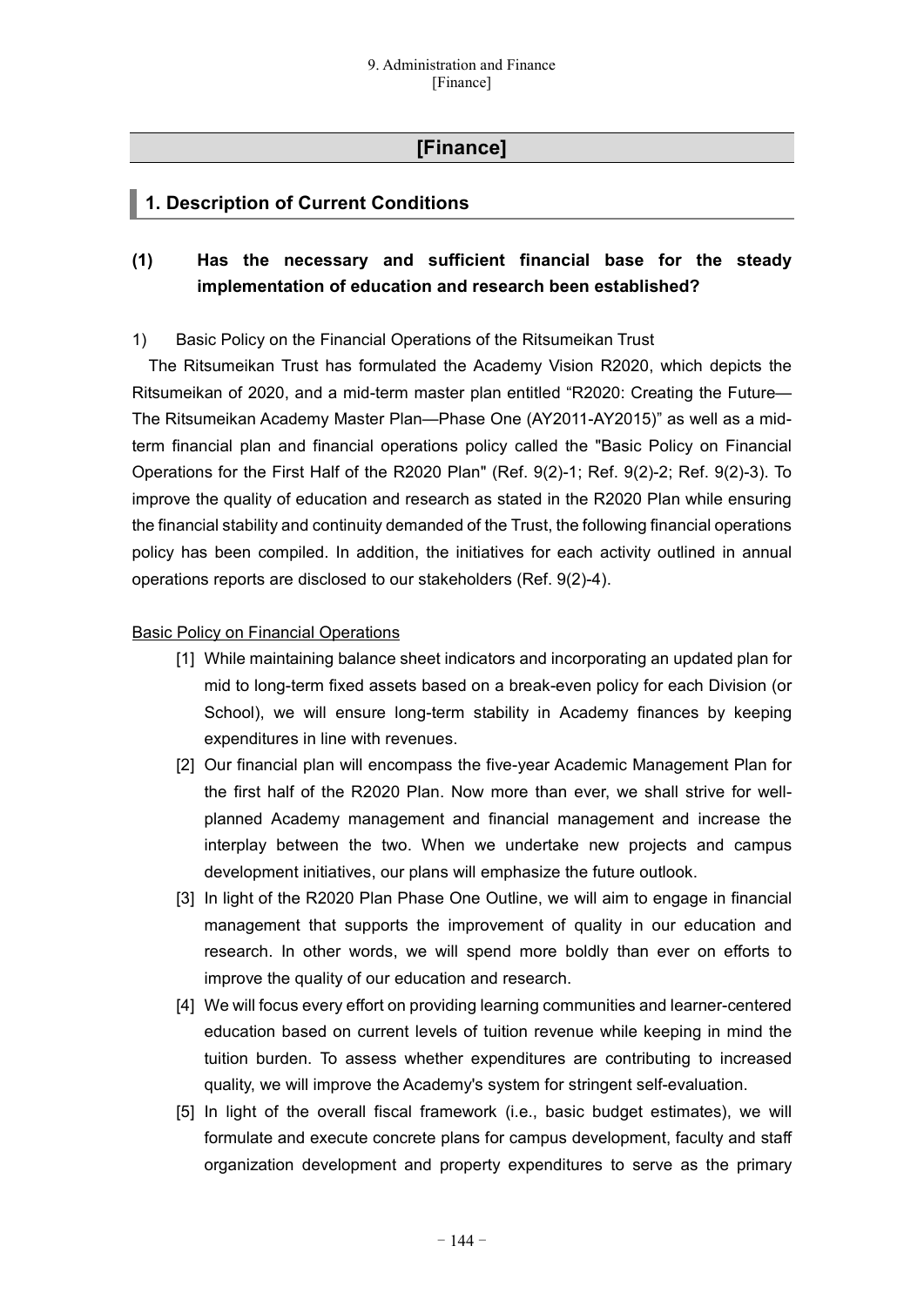roadmap for budget expenditures for the improvement of quality in education and research.

[6] Based on the current level of tuition revenue, we will set the following important financial issues for the first phase of the R2020 Plan, in an effort to further improve quality in education and research during the second phase of the R2020 Plan: 1) formulate a policy for boosting non-tuition revenue, and 2) formulate a policy for streamlining workflow and reducing expenses.

Furthermore, given the fact that most of our revenues come from student tuition and subsidies, the basic policy of the Trust is to uphold financial discipline in the operation of the various schools while taking a unified view of education and research activities and financial affairs. In accordance with the aforementioned Basic Policy on Financial Operations, we will continue to adhere to this policy of financial autonomy for each division (and school).

#### 2) Status of efforts to strengthen non-tuition revenue

Every year, we receive approximately ¥800 million in ordinary expense subsidies for private universities. We also proactively promote reforms using Support for University Education Reform throughout National, Public and Private Universities (i.e., university reform subsidies) offered by the Ministry of Education, Culture, Sports, Science and Technology (MEXT). More recently, we were selected for the Re-Inventing Japan Project in AY2011 and the Project for the Promotion of Global Human Resources Development in AY2012, which resulted in us receiving total annual subsidies of over ¥200 million. Furthermore, in AY2014, we were selected for the Top Global University Project, effectively receiving yet another subsidy that enables us to pursue ongoing university reforms.

With regard to Grants-in-Aid for Scientific Research for AY2014, we submitted 34 applications (one less than the previous academic year) and were awarded 10 new grants and 19 continuing grants worth a total of ¥42 million (Ref. 9(2)-5). To encourage faculty to actively apply for and secure Grants-in-Aid, we overhauled the Ritsumeikan Asia Pacific University Academic Research Subsidy system in AY2014 and are gradually switching to a system in which we provide faculty with funding they can use to prepare Grant-in-Aid applications as well as research funds linked to the application results. (Ref. 9(2)-6).

As for commissioned research funds, we receive approximately ¥60 million every year, with ¥63.5 million in AY2011, ¥55 million in AY2012 and ¥57 million in AY2013. The core of our commissioned projects is the regional development training program that we have conducted for government officials from Africa, Asia, South America and other regions since AY2006 under the auspices of the Japan International Cooperation Agency (JICA). We also accept actively working businesspersons as part-time students under the Global Competency Enhancement Program (GCEP), which takes full advantage of our multicultural campus. In AY2012, we accepted 14 employees from five companies, and in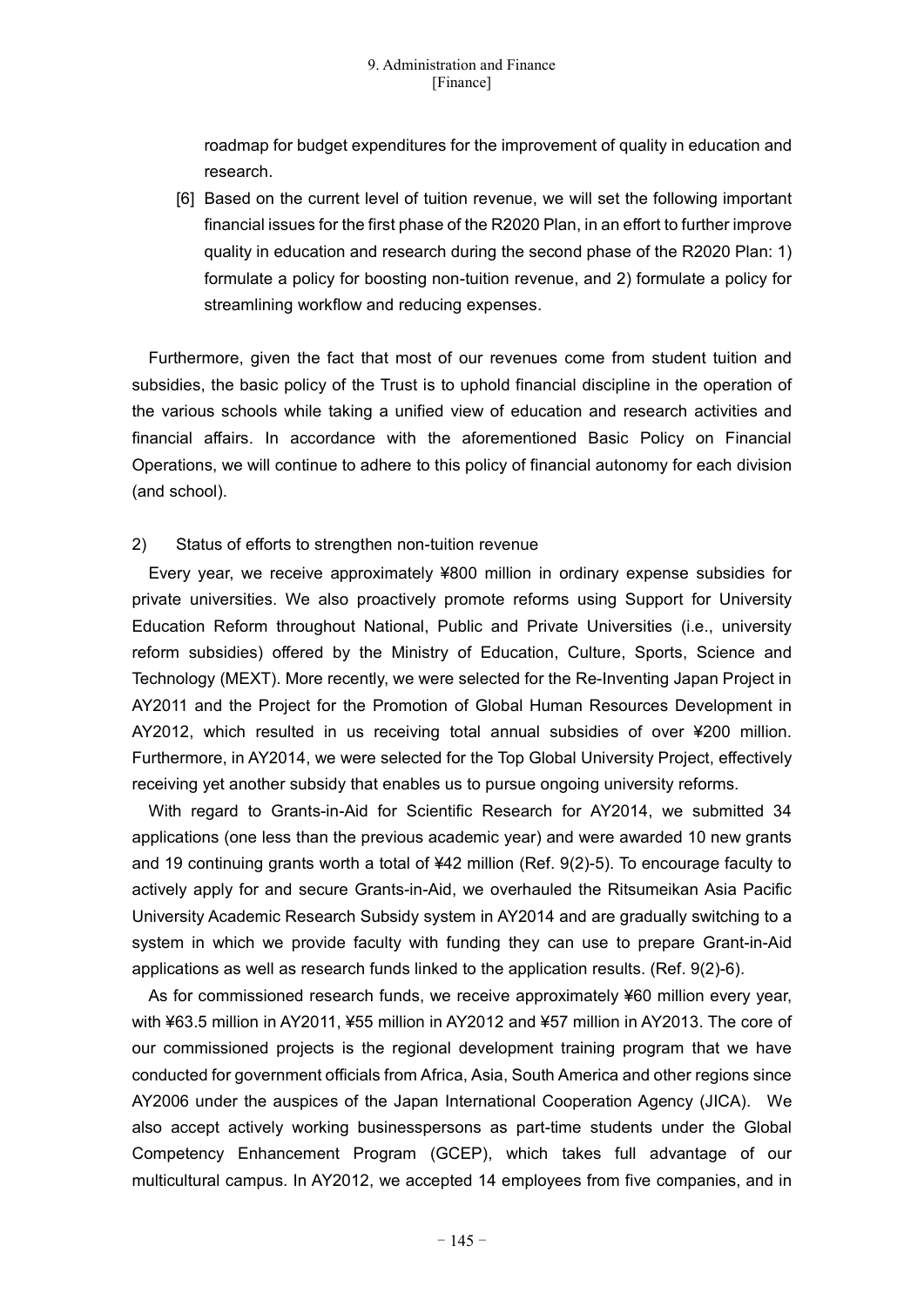AY2013, these numbers increased to 38 employees from 11 companies. Revenue from parttime student admissions, which is comprised primarily of these trainees, increased from ¥17.38 million in AY2011 to ¥40.6 million in AY2012 and again to ¥41.35 million in AY2013.

As mentioned above, boosting non-tuition revenue is defined as a key financial issue, and at the institutional level, we make an effort to consider proactive measures for increasing revenues.

#### 3) Financial status of the Trust

The soundness of university management can be verified from the various financial statements (Ref. 9(2)-7; Ref. 9(2)-8; Ref. 9(2)-9; Ref. 9(2)-10; Ref. 9(2)-11). Looking at the financial ratios for the Statement of Financial Activities (Table 7, University Basic Data), when we compare our figures at the close of the 2013 fiscal year to the national average (See: Values for universities with multiple colleges including humanities colleges in "FY2013 Private School Financials" published by the Promotion and Mutual Aid Corporation for Private Schools of Japan), our personnel expense ratio is lower (APU: 38.1%; National average: 52.2%), but our ratios for education and research expenses (APU: 48.1%; National average: 30.6%) and management expenses (APU: 14.3%; National average: 8.3%) are higher. This is due to factors unique to APU, namely, the large amount of tuition reduction scholarships we grant to international students and the operation of an international education dormitory to house said students.

On the other hand, our subsidy revenue ratio remains high due to proactive efforts to apply for and secure subsidies (APU: 11.7%; National average: 8.0% (AY2013)). As for our balance of payments, since AY2011, our ratio of income from ordinary operations has remained in negative territory. In accordance with the Basic Policy on Financial Operations, we put funds on reserve to cover medium to long-term facilities upgrades, but securing a solid stream of revenue remains an issue in term of maintaining our financial soundness.

The financial status of the Academy is as shown in the financial ratios for the Statement of Financial Position (Table 8, University Basic Data). In the assets category, fixed assets account for the majority of assets (Fixed asset ratio, AY2013: 92.6%). This is because the Academy has stockpiled the necessary funds (i.e., specified assets for future provisions (fixed assets)) to maintain the long-term stability of the education and research environment while making improvements to facilities in the name of Academy development. As a result, the ratio of liquid to total assets is low (7.4% in AY2013), but the liquidity of assets relative to liabilities is sufficient as evidenced by the liquidity ratio and the advances received ratio.

Looking at total assets, the ratio of total liabilities to total funds fell from 10.7% in AY2009 to 9.6% in AY2013, while the funds-on-hand ratio increased from 89.3% in AY2009 to 90.4% in AY2013. As for cumulative net income/loss, spending outstripped revenues in AY2010, but since this figure represents the total after transfers to the capital funds, we still have the necessary funds-on-hand, thereby ensuring financial stability.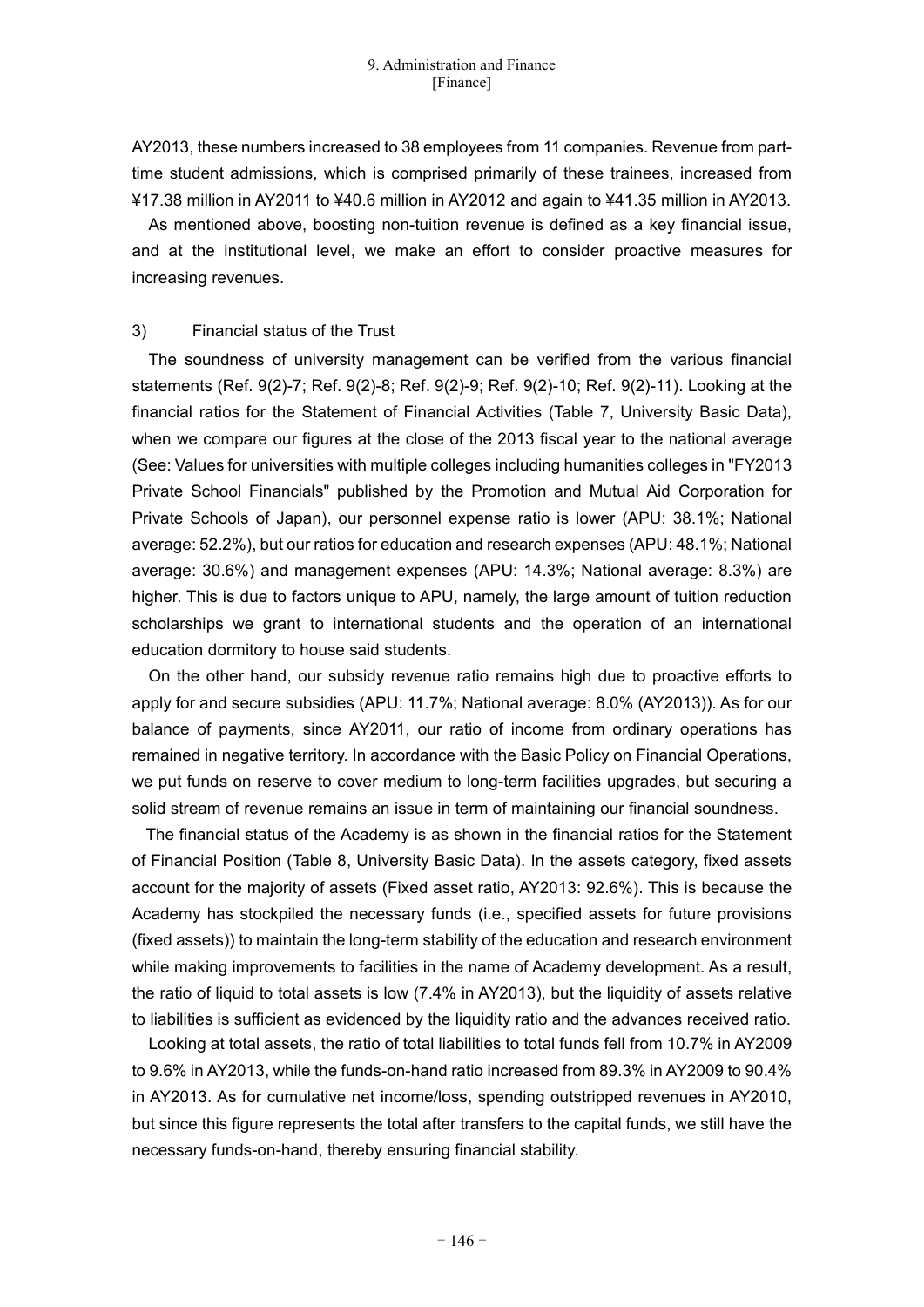## **(2) Are budget-making and execution adequate?**

#### 1) Budget-making

The finances of the Trust are typified by inelasticity. Since a large portion of our revenues is derived from student tuition and subsidies, the sources of our funds are highly public in nature, and it is difficult to increase revenues to counter increased expenditures. A mid-to long term financial plan to support Academic development and academic planning and a budget system that allows for the proper management of the university both play vital roles in maintaining the

financial soundness while enabling the sustainable undertaking of education and research activities.

At APU, as we strive to firmly establish the PDCA Cycle, the Academic Management Planning Committee established under the Executive Board of Trustees presents a basic policy for academic management every academic year. It also formulates a comprehensive overview, including progress reports on the plans for each organization (i.e., schools, graduate schools, affiliated schools and administrative organizations) as well as the related budget-making policy and draft budgets. The budget for each academic year is formulated using the following steps: [1] Present basic policy; [2] Hold hearings on each Division's action plans for the upcoming academic year (These sessions are conducted by Division of Financial Affairs. At APU, they are conducted by University Administration and Student Services); [3] Present Division budget quota based on the hearings; [4] Finalize a budgetmaking policy that incorporates the demands of each Division; [5] Formulate a draft budget after refining the budget for revenues and assessing demands; [6] Finalize the budget in meetings of the Board of Trustees and Ritsumeikan Trust Council (Ref. 9(2)-12, Article 30).

Division budget quotas are used in the formulation of the budget for the upcoming academic year after hearings are held with the Division of Financial Affairs (or, at APU, University Administration and Student Services) in light of each Division's task performance. At APU, our basic approach is to adopt a zero ceiling policy. The Administration Office reviews the budget based on a balance sheet analysis, and the various offices exchange opinions in the preparation of the final budget.

Day-to-day budget management and execution is conducted via a computerized accounting and administration system. Budget usage is approved in accordance with the Ritsumeikan Trust Regulations for Accounting Operations and Decision-Making, and tools in the system prevent excess distribution of funds and input errors; they also enable searches of budget balances and the details of funds disbursed. In this way, we engage in stringent yet efficient budget management.

#### 2) Financial auditing

As it becomes increasingly difficult to run a private school, financial auditing is becoming ever more important as a means to shed light on the financial situation and ensure the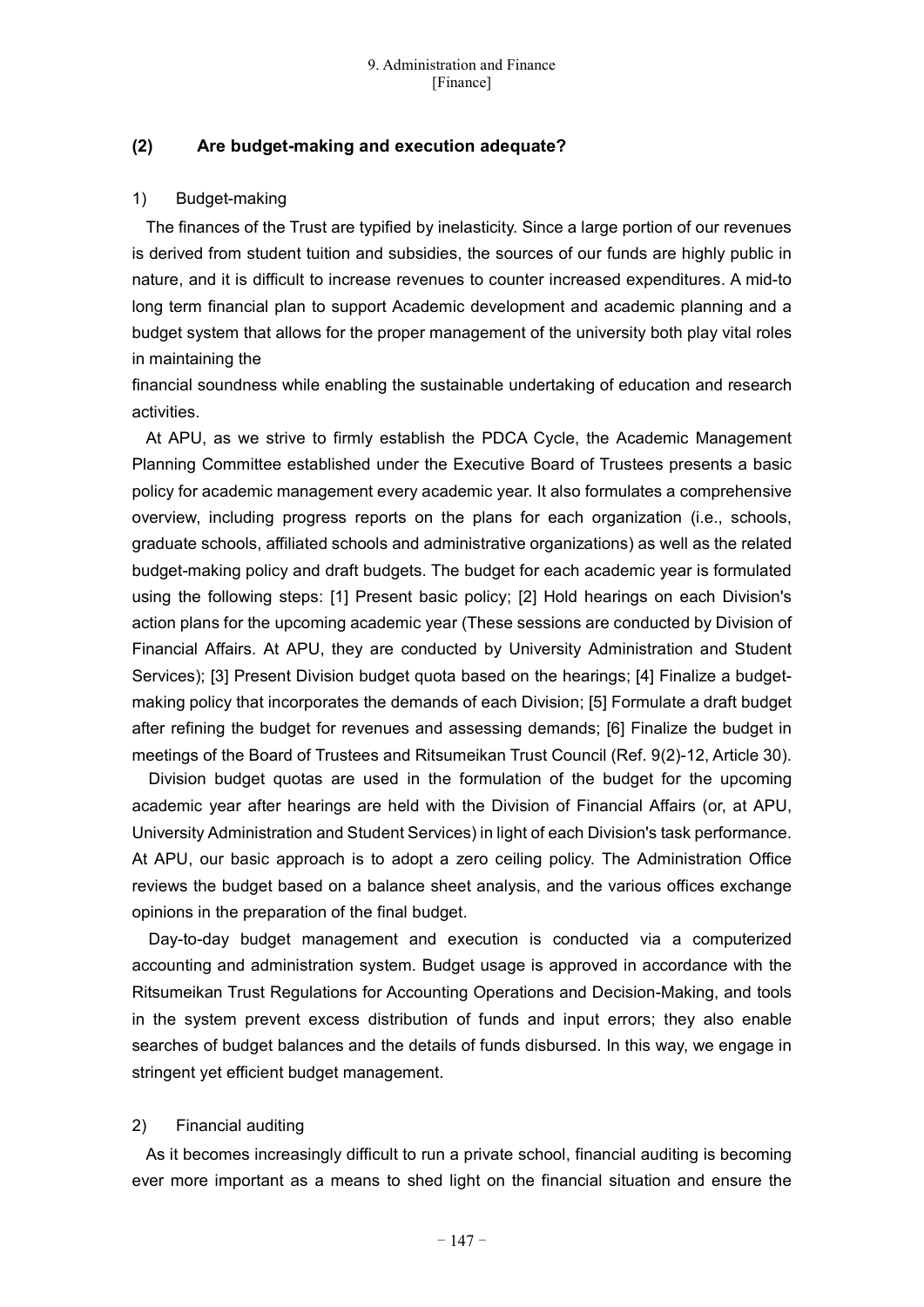soundness of management. In accordance with Article 37, Paragraph 3 of the Private School Act and Article 16 of the Ritsumeikan Trust Act of Endowment, the Trust conducts audits by an auditor, and in accordance with Article 14, Paragraph 3 of the Private School Promotion Subsidy Act, the Trust implements accounting audits by an auditing firm and internal audits based on the Internal Auditing Regulations (Ref. 9(2)-12, Article16; Ref. 9(2)- 13).

Our auditing framework used to only consist of part-time auditors, but in November 2008, we appointed one of our three auditors on a full-time basis to enhance our auditing capacity in light of revisions to the Private School Act. The full-time auditor attends important meetings (e.g., Board of Trustees, Trust Council and Executive Board of Trustees). He also works closely with the office in charge of internal audits to collect the information he needs on a daily basis and conducts scheduled audits of the Trust's operations based on the Auditing Plan. At APU, the auditors attend the University Senate Meeting three to four times a year and conduct audits as needed.

The auditors receive reports on accounting audits from our certified public accountant halfway through the fiscal year and at the close of the fiscal year in meetings attended by the Chairman of the Board of Trustees and the Executive Trustees; they also conduct audits of the Trust's property. We have taken efforts to strengthen cooperation among the auditors by holding regular Auditors Meetings, i.e., venues where the auditors can exchange opinions, and discussion meetings between the full-time auditor and our certified public accountant. Reports on internal audits are also presented in the Auditors Meetings. The outcomes of our audit in AY2013 were deemed appropriate.

Accounting audits by an auditing firm are conducted based on the Auditing Plan formulated at the beginning of the academic year, and these consist of tangible fixed assets assessments, cash-on-hand and deposit assessments and audits at the end of the accounting period. The outcomes of our audit in AY2013 were deemed appropriate.

Internal audits are handled by the Office of Auditing, which reports directly to the Chairman of the Board of Trustees. In accordance with the Internal Audit Plan, we conduct both operational audits and accounting audits.

# **2. Assessment**

#### **(1) Items that are Showing Results**

#### 1) Boosting non-tuition revenue

At APU, we undertake educational reforms and actively seek out university reform subsidies. We have boosted non-tuition revenue by securing subsidies under the Re-Inventing Japan Project (AY2011), the Project for the Promotion of Global Human Resources Development (AY2012) and the Top Global University Project (AY2014). We have also sought to diversify our sources of revenue by actively developing programs such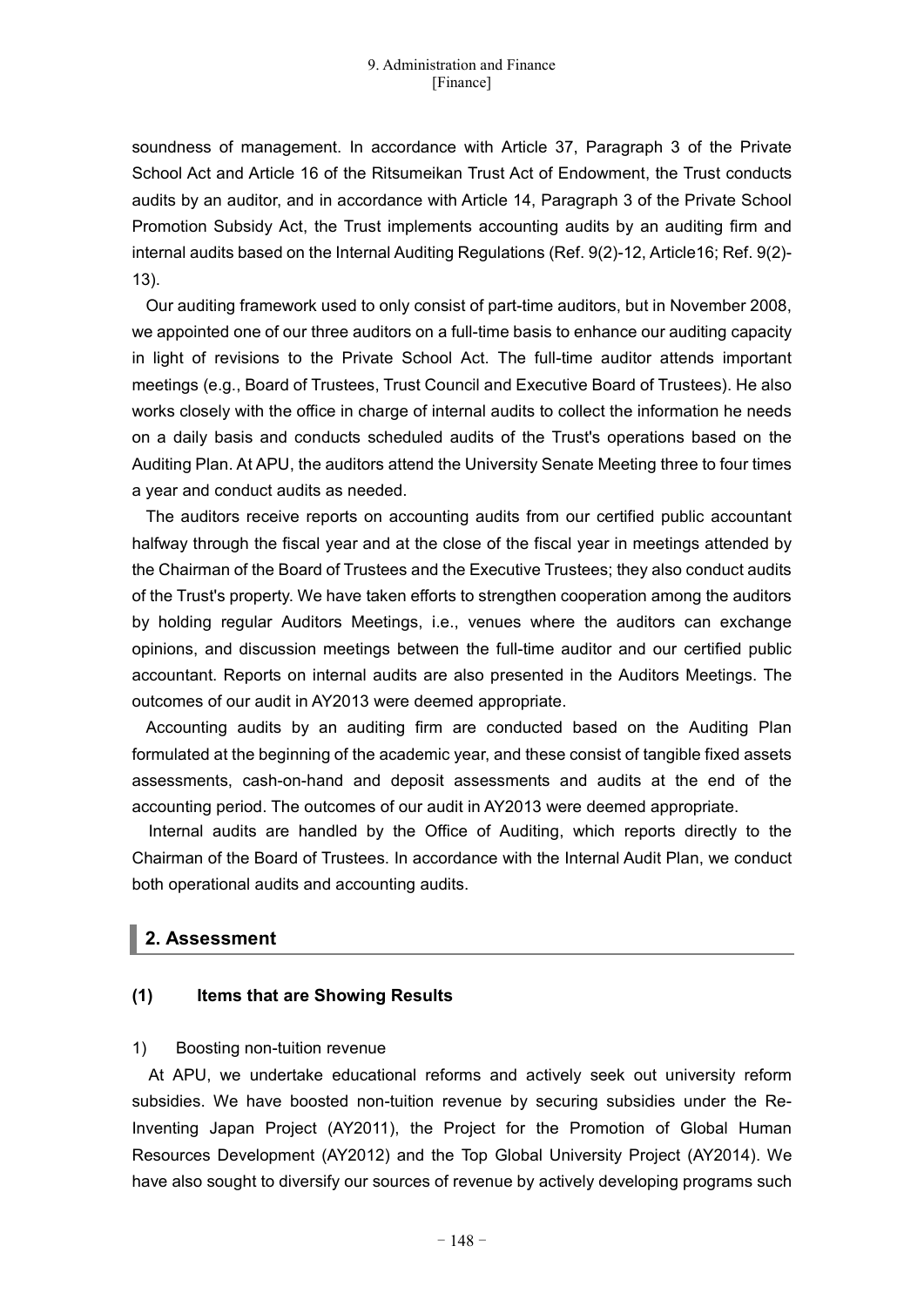as the Global Competency Enhancement Program.

## 2) Operational streamlining and cost-cutting

We have proactively reviewed all tasks (and eliminated or reduced tasks in some cases), and we are striving to thoroughly streamline operations and cut costs by standardizing, formally specifying and concentrating and outsourcing back office duties. Compared to figures from the close of the 2011 fiscal year, we reduced our expenses by approximately 25% at the close of fiscal 2012 and 22% at the close of fiscal 2013 (Statement of Cash Flow, University Basic Data).

# **(2) Areas for Improvement**

1) Unfulfilled undergraduate transfer enrollment and graduate enrollment capacities and lost revenue stemming from withdrawals

Due to efforts to carefully manage capacities, revenue from tuition in AY2013 increased ¥23 million over AY2012 to approximately ¥6.9 billion (Statement of Cash Flow, University Basic Data). At present, we have fulfilled our undergraduate enrollment capacities, but our undergraduate transfer enrollment and graduate enrollment capacities remain unfulfilled. Also, revenue from student tuition is affected by the fact that a considerable number of students take leave of absences to travel overseas (about 450 every year). To improve the balance of payments, it is be important to steadily secure revenue from fee-paying students as it is the basic source of revenue we use to operate the school.

# **3. Strategic Direction for the Future**

# **(1) Items that are Showing Results**

#### 1) Boosting non-tuition revenue

As donations continue to increase from ¥26.9 million in AY2011 to ¥45.5 million in AY2012 and again to ¥47.9 million in AY2013, we will work to further increase revenue from donations (Statement of Cash Flow, University Basic Data). We will strengthen efforts to solicit small-scale individual donations primarily from alumni as we strive to create a constant stream of revenue from donations.

# 2) Operational streamlining and cost-cutting

We will continue reviewing tasks and promoting the standardization, formal specification, concentration and outsourcing of back office duties. We will also review our administrative systems in a well-planned manner. Furthermore, we will strive to improve systems and methods for analyzing and verifying the effectiveness of budget execution. By doing this, we will realize reduced expenses over the medium term.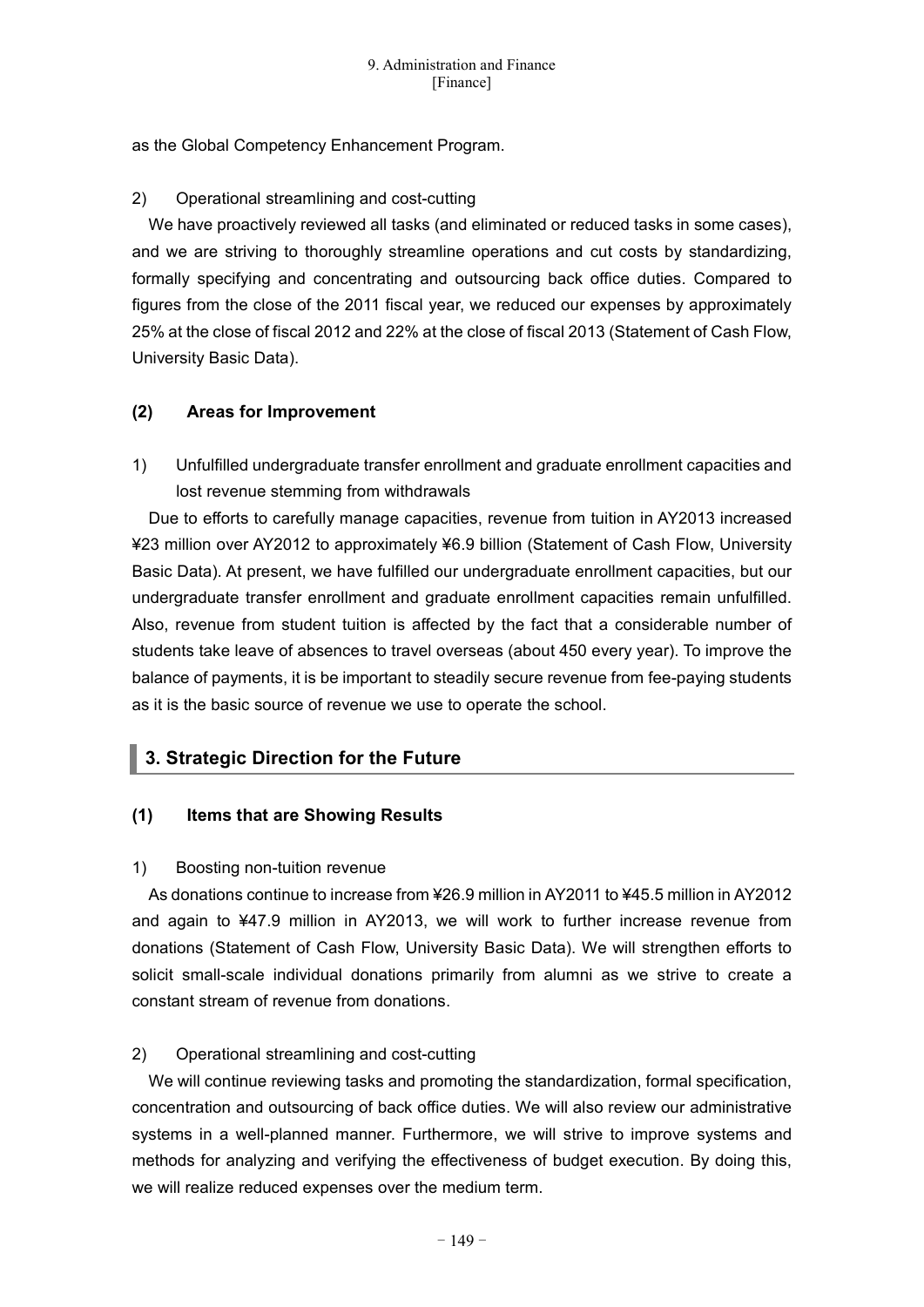## **(2) Areas for Improvement**

1) Unfulfilled undergraduate transfer enrollment and graduate enrollment capacities and lost revenue stemming from withdrawals

We will ensure that we fulfill our undergraduate transfer enrollment and graduate enrollment capacities. We will strive to secure revenue from student tuition by a) improving study abroad program offerings and reducing the number of students taking leaves of absence to pursue privately-funded study abroad, b) increasing the number of fee-based short-term exchange students, d) increasing the number of corporate trainees on programs such as GCEP, and e) working to reduce the withdrawal rate by ascertaining the student situation.

Furthermore, in accordance with the Trust's basic policy of maintaining the operational and financial discipline of each school, we will need to strengthen efforts to secure revenue from student tuition, which is our core revenue, in order to improve upon the negative ratio of income from ordinary operations that we have maintained in recent years (2011~2013) and to carry out academic reforms whose primary aim is to dramatically improve the quality of our internationally-viable education. Therefore, we will revise our tuition rates for AY2015 enrollees (Ref. 9(2)-14).

# **4. Supporting Resources**

| $9(2)-1$ :    | Academy Vision R2020                                                         |
|---------------|------------------------------------------------------------------------------|
| $9(2)-2$ :    | R2020: Creating the Future—The Ritsumeikan Academy Master Plan—              |
|               | Phase One (AY2011-AY2015) [Summary]                                          |
| $9(2)-3$ :    | Basic Policy on Financial Operations for the First Half of the R2020 Plan-   |
|               | Final Report of the Academy Financial Review Committee                       |
| $9(2)-4$ :    | <b>AY2013 Operations Report</b>                                              |
| $9(2)-5$ :    | AY2014 Selection Results for Grant-in-Aid for Scientific Research            |
| $9(2)-6$ :    | Application Guidelines for AY2014 APU Academic Research Subsidies            |
|               | (Grant-In-Aid Linked and General Types) (same as Ref. 7-15)                  |
| $9(2)-7$ :    | <b>Financial Statements</b>                                                  |
| $9(2)-8$ :    | Five-Year Consolidated Statement of Cash Flow (University-Level / Trust-     |
|               | Level)                                                                       |
| $9(2)-9$ :    | Five-Year Consolidated Statement of Financial Activities (University-Level / |
|               | Trust-Level)                                                                 |
| $9(2)-10$ :   | Five-Year Consolidated Statement of Financial Position                       |
| $9(2) - 11$ : | Asset Inventory                                                              |
| $9(2) - 12$ : | Ritsumeikan Trust Act of Endowment (same as 9(1)-10)                         |
| $9(2)-13$ :   | AY2014 List of Executives (as of July 21, 2014)                              |
|               |                                                                              |